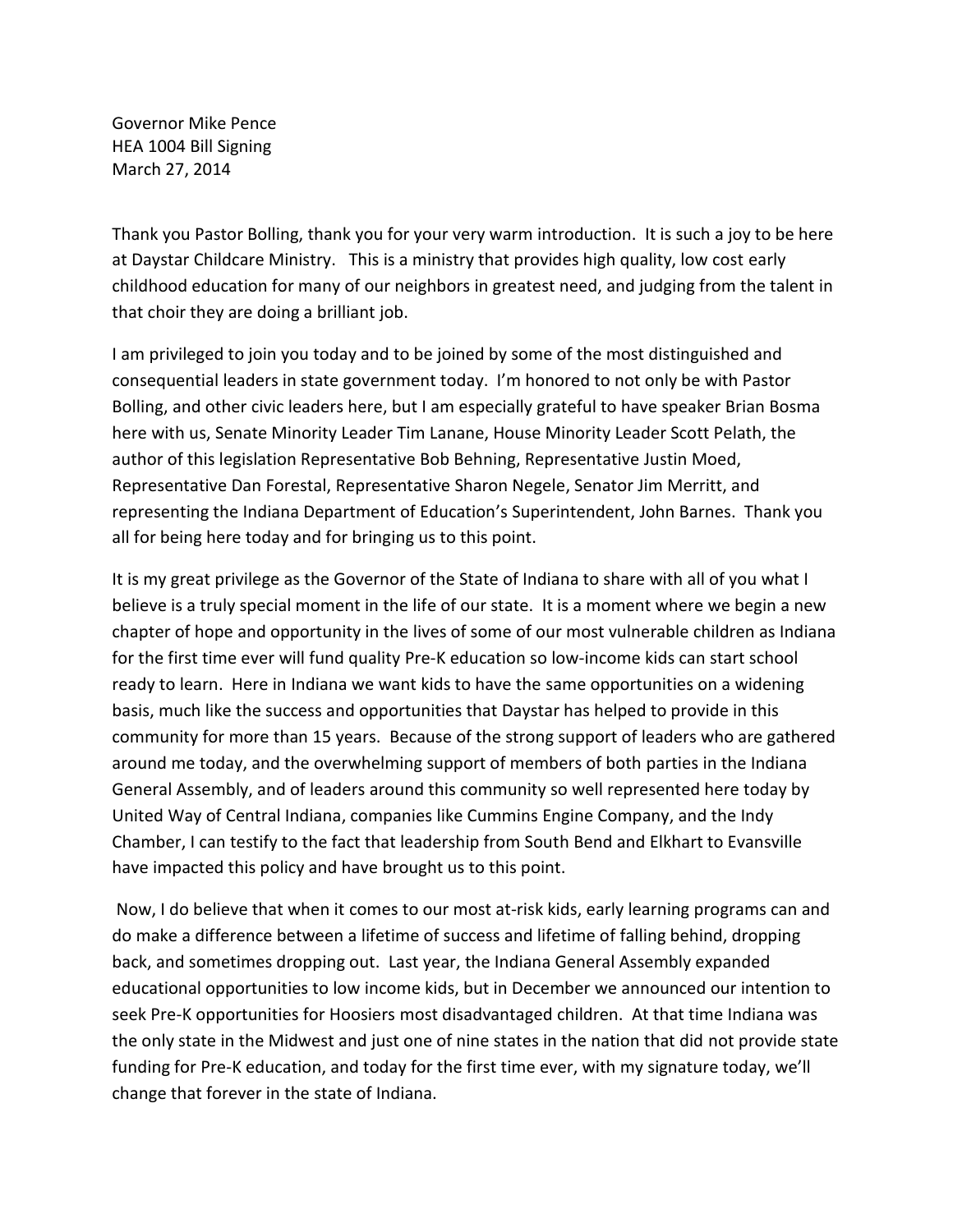I'll always believe that best pre-K program is a prosperous family that's able to provide the kind of enrichment in the home that every child needs and deserves. It became apparent to me over the last year, traveling all across the state of Indiana meeting with leaders in our capital city and the four corners of the state that's just not the case for too many Indiana kids. Now I believe every Indiana child deserves to start kindergarten ready to learn and to begin a lifetime of learning that will last throughout their K-12 experience and on into their careers. The step we take today will help to facilitate that.

The legislation that we will sign today, House Enrolled Act 1004 includes the first ever funding for pre-Kindergarten education in the state of Indiana. The bill provides funding for the Indiana Family and Social Services Administration to administer a five county voluntary early education grant program that will allow several thousand Hoosier children from low-income homes to attend the public or private pre-Kindergarten program of their choice. This legislation also, in real Hoosier tradition, initiates a comprehensive early learning and pre-K study committee to examine future opportunities and challenges for pre-K education in the state of Indiana. I am grateful to have the opportunity to sign it into law today.

In moments like this it's important that we give credit where credit is due, and let me just take a particular moment to extend my appreciation to legislative leaders for the bipartisan support that brought us to this moment today because it was truly a bipartisan effort. From the very outset of this last session of the General Assembly I was deeply moved by the interest, desire and passion of Republican and Democrat leaders of the House and the Senate to set politics aside and move forward with this important legislation. It was authored by Representative Bob Behning who has a heart for children in this state like none other. Representative Behning I thank you and congratulate you on another success.

This is not a new idea in Indiana. It was actually first promulgated in the Indiana House of Representatives now nearly four years ago. I want to give credit where credit is due, he is a big man with a bigger heart, Speaker Brian Bosma brought pre-K education into the debate in Indiana and his leadership brought us here. I want to thank several other members who are here, particularly the leadership of the Democratic Party in the House and in the Senate. Representative Scott Pelath from very early on spoke to me from his heart about a desire to set politics aside and when this bill moved in its early versions, to see the Democratic House Minority Leader and his caucus stand shoulder to shoulder with Republicans on behalf of our most vulnerable kids was deeply moving to me. Leader Pelath, the people of Indiana and the families of Indiana are in your debt. Thank you.

I am profoundly grateful for the leadership in the Indiana State Senate, to Senator David Long and others who helped move this legislation forward. Allow me to say how grateful I am as well for the leadership of the Democrat Leader of the Indiana State Senate. Senator Tim Lanane